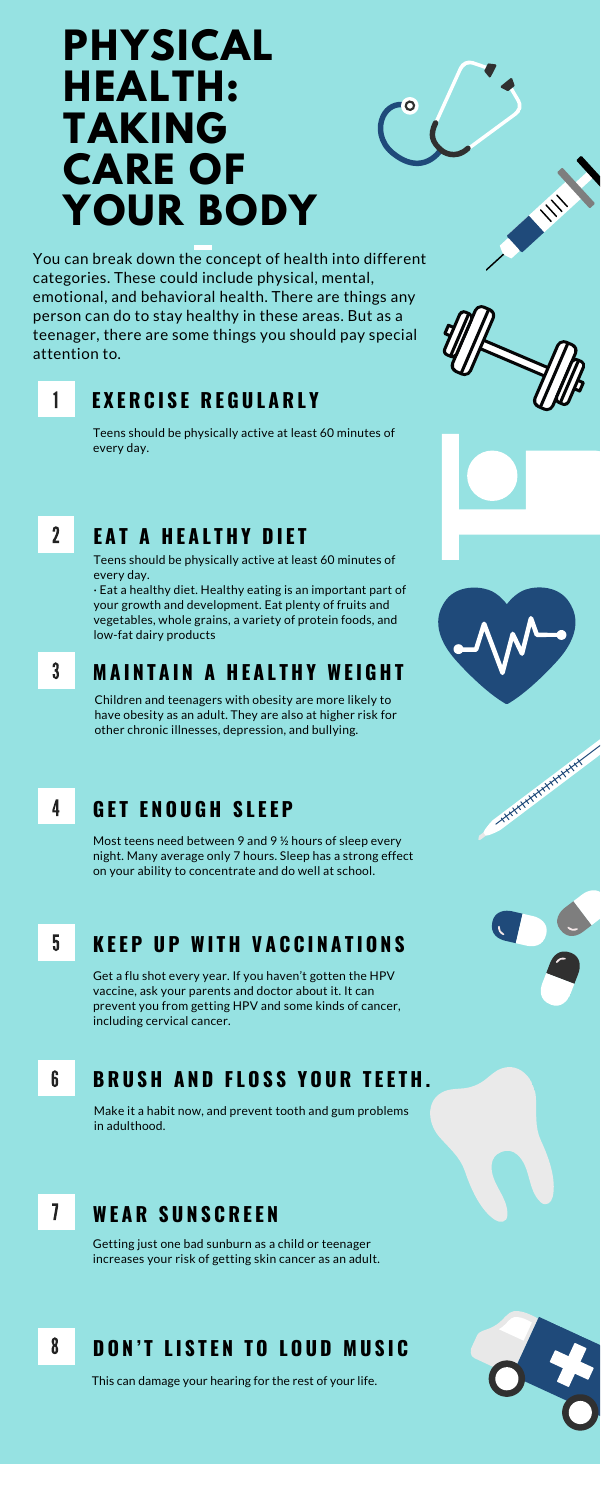# **MENTAL HEALTH: TAKING CARE OF YOUR MIND**



You can break down the concept of health into different categories. These could include physical, mental, emotional, and behavioral health. There are things any person can do to stay healthy in these areas. But as a teenager, there are some things you should pay special attention to.

### 1 **L E A R N WA Y S T O M A N A G E S T R E S S**

You can't avoid stress, so you need to learn how to manage it. This will help you stay calm and be able to function in stressful situations.

### 2 STUDY AND DO YOUR BEST IN SCHOOL

There is a strong link between health and academic success.



### **T R Y T O M A I N T A I N A G O O D R E L A T I O N S H I P WI T H Y O U R P A R E N T S**

Remember that they want what is best for you. Try to see where they are coming from when they set rules.







### **D O N ' T T R Y T O T A K E O N T O O M U C H**

Limit your activities to the most important ones and give those 100%. Overextending yourself can lead to stress, frustration, or exhaustion.

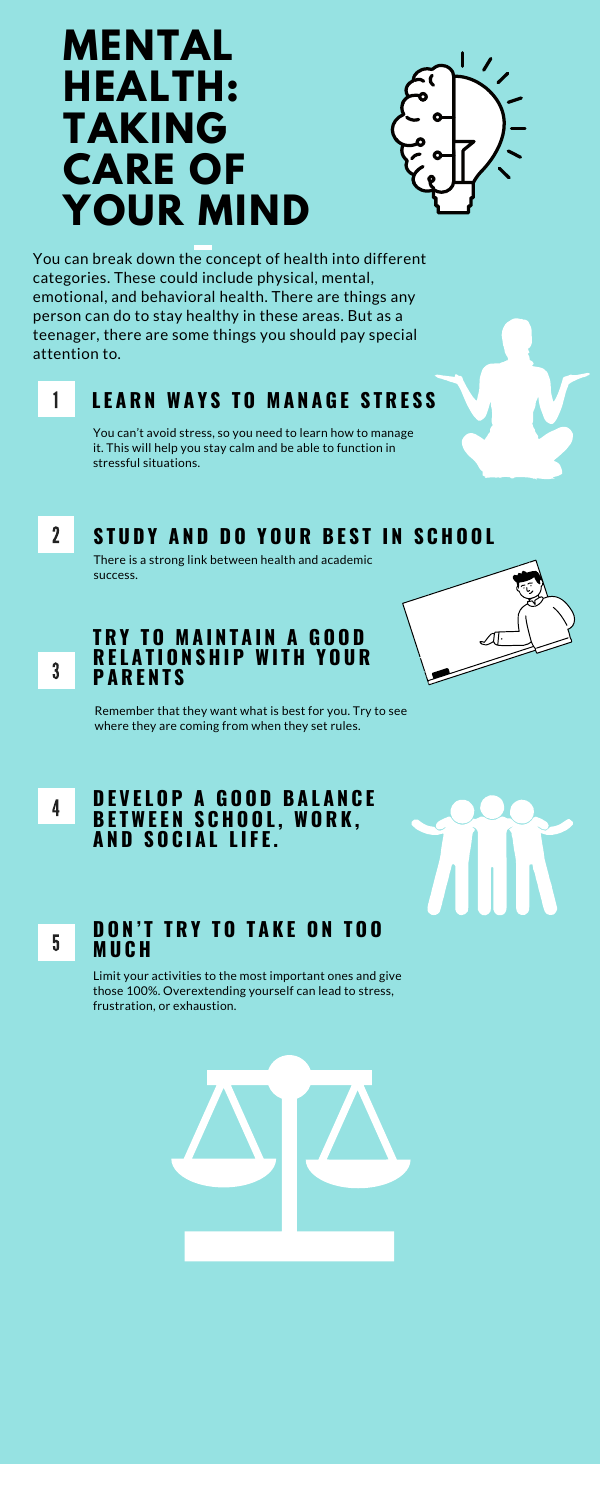# **EMOTIONAL HEALTH: TAKING CARE OF YOUR FEELINGS**

 $D^{\nu}$ 

You can break down the concept of health into different categories. These could include physical, mental, emotional, and behavioral health. There are things any person can do to stay healthy in these areas. But as a teenager, there are some things you should pay special attention to.

**PAY ATTENTION TO YOUR MOODS AND F E E L I N G S . D O N ' T A S S U M E Y O U R NEGATIVE THOUGHTS OR FEELINGS ARE JUST PART OF BEING A TEENAGER. IF** YOU'RE WORRIED ABOUT SOMETHING, **A S K F O R H E L P .**

- · anxiety
- · depression
- · excessive tiredness
- · loss of self-esteem
- · loss of interest in things you used to like
- · loss of appetite
- · weight gain or loss
- · out-of-character personality changes

**DON'T BE AFRAID TO ASK FOR HELP IF YOU** NEED IT. IF YOU CAN'T TALK TO YOUR PARENTS, TALK TO A FAVORITE TEACHER OR COUNSELOR AT SCHOOL. FIND AN ADULT YOU CAN TRUST. IF YOU'RE FEELING REALLY SAD OR ARE THINKING **ABOUT HARMING YOURSELF, GET HELP RIGHT AWA Y .**

### KNOW THE SIGNS OF MENTAL ILLNESS. **T H E S E I N C L U D E :**

**DACCEPT YOURSELF. IF YOU FEEL LIKE** YOU HAVE LOW SELF-ESTEEM OR A POOR **BODY IMAGE, TALK TO SOMEONE ABOUT** IT. EVEN JUST TALKING TO A FRIEND CAN **H E L P .**

**DON'T BULLY OTHER PEOPLE. AND IF YOU** ARE BEING BULLIED, TELL A PARENT, **T E A C H E R , O R O T H E R A D U L T . T H I S** INCLUDEŚ BEING BULLIED ONLINE OR ON **Y O U R P H O N E .**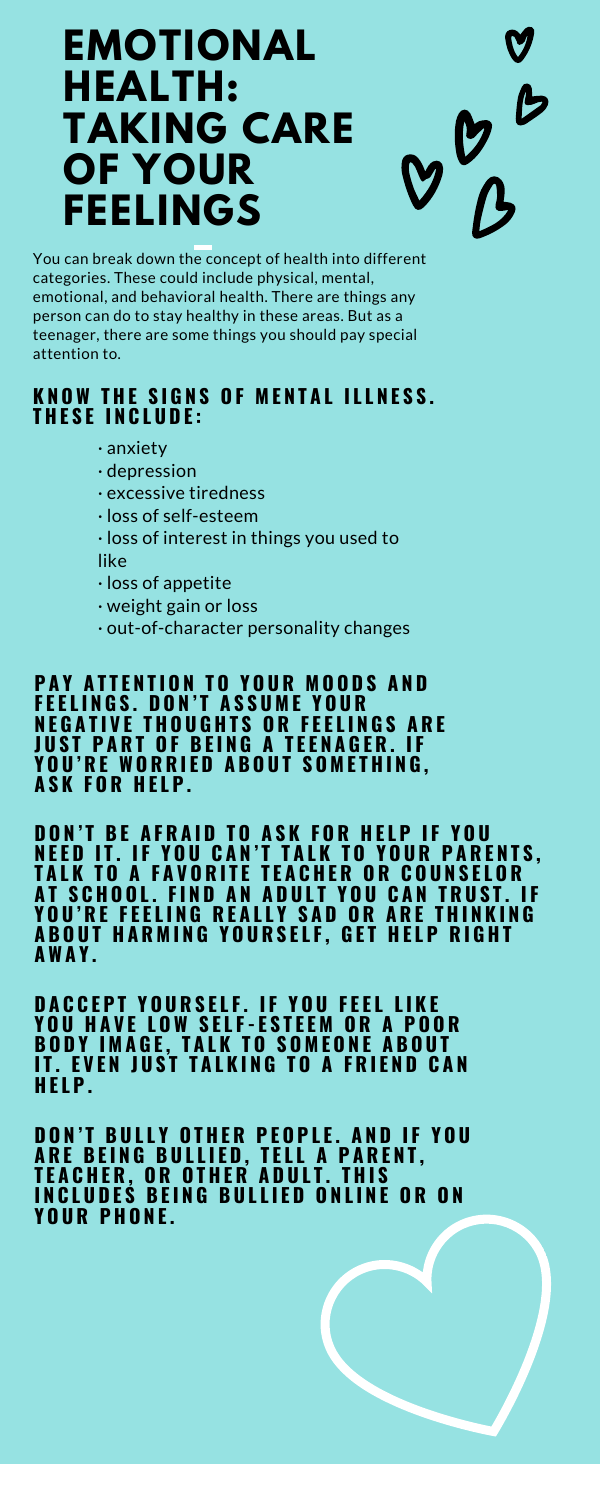# **BEHAVIORAL HEALTH: TAKING CARE OF YOUR SAFETY THROUGH YOUR BEHAVIORS**

You can break down the concept of health into different categories. These could include physical, mental, emotional, and behavioral health. There are things any person can do to stay healthy in these areas. But as a teenager, there are some things you should pay special attention to.

### 1 AVOID SUBSTANCE USE OR ABUSE.

This includes alcohol, street drugs, other people's prescription drugs, and any type of tobacco product.

### 2 **D R I V E S A F E L Y .**

Motor vehicle crashes are the leading cause of death in U.S. teenagers. Always use your seat belt. Avoid riding in a car full of other teenagers. This can distract the driver and make an accident more likely. Never get in a car with a driver who has been drinking.

### 3 **WE A R P R O T E C T I V E H E A D G E A R**

Wear a helmet when you are riding a bike or participating in sports to prevent concussions. Concussions at a young age can have lifelong negative effects on your health.

### 4 **A V O I D V I O L E N C E .**

Stay away from situations where violence or fighting may cause you to be physically injured.



### 5 PRACTICE ABSTINENCE (NO SEX) OR SAFE SEX.

If you have sex, always use condoms to help avoid sexually transmitted infections (STIs). If you are a sexually active girl, talk to your doctor about contraceptives. If you can't use contraceptives, use condoms for birth control. Even if you can use contraceptives, these do not prevent STIs; use condoms in addition to other contraceptive methods.